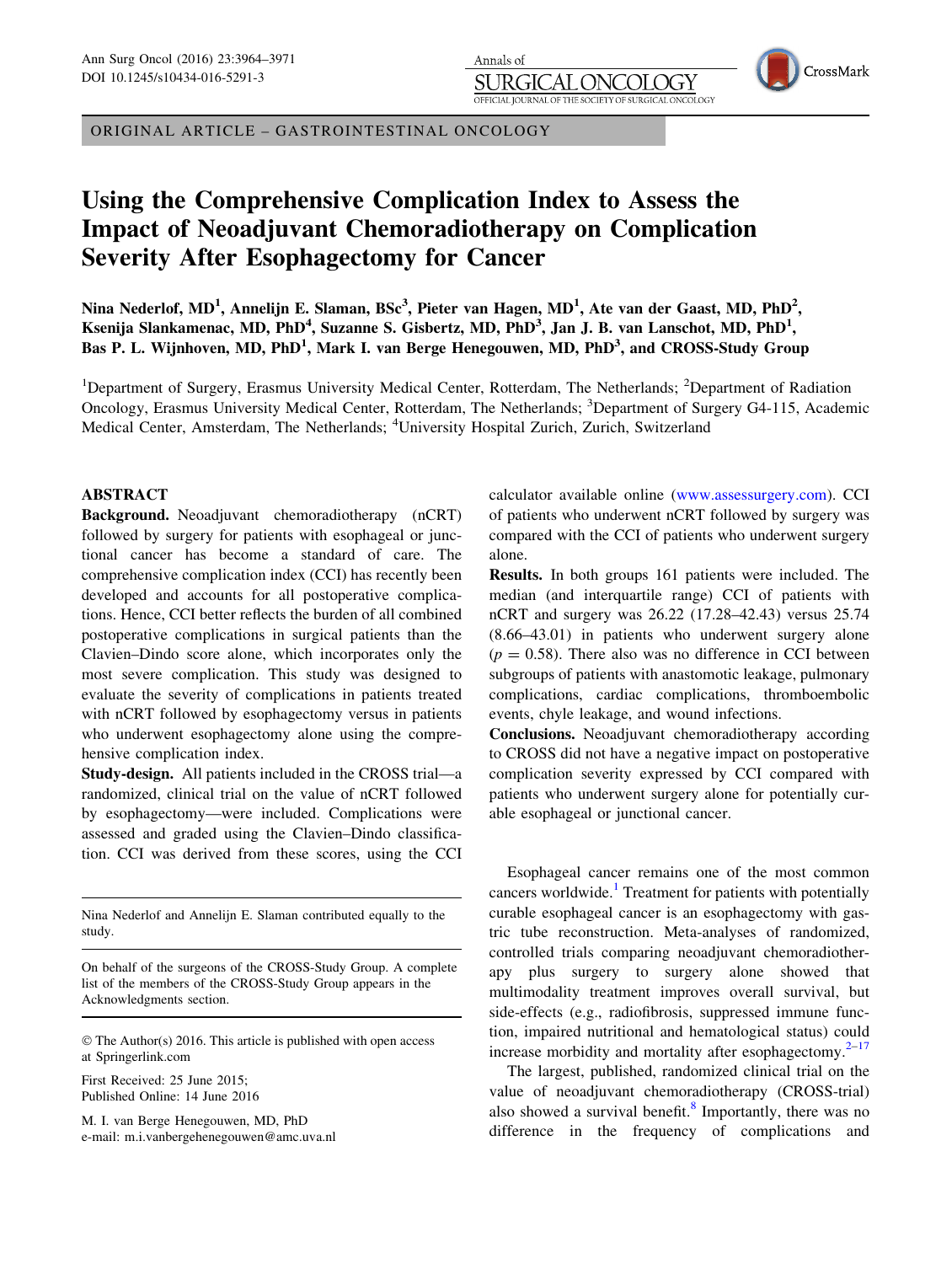postoperative mortality between the patients who were treated with neoadjuvant chemoradiotherapy followed by surgery and the patients who underwent surgery alone.

In the past decades, not only the frequency but also the severity of postoperative complications has become an important quality measure in surgical studies. Also, patients' reported grading of complications gives a better insight into the burden of a complicated postoperative course. Therefore, several severity-scoring systems have been developed. $18-22$  A novel and validated scoring system is the Comprehensive Complication Index  $(CCI)$ .<sup>[20,23](#page-7-0)</sup> CCI summarizes the frequency, severity, and patient's rating of complications by using the adopted ''operating risk index'' in a single score that ranges between 0 (no complication) and 100 (death) based on the established Clavien–Dindo classification.[22](#page-7-0) Therefore, it accounts for the whole burden of all complications. A recent study showed that CCI is a sensitive method that is superior to traditional endpoints, because it summarizes the whole burden of postoperative complications to the patient with respect to complications.[20](#page-7-0) Whereas traditional endpoints showed no significant differences for incidence of postoperative complications within the CROSS trial, the current study was designed to evaluate the overall effect of neoadjuvant chemoradiotherapy on the severity of postoperative complications and the overall burden in patients of the CROSS trial. Therefore, the CCI was compared between patients with esophageal or esophagogastric junction cancer who underwent chemoradiotherapy plus surgery versus patients who underwent surgery alone.

## PATIENTS AND METHODS

Patients with esophageal cancer or cancer of the esophagogastric junction (cT1-4aN0-3M0) who underwent a curative surgical resection of the esophagus and who participated in the CROSS trial were selected from the study database. The CROSS trial is a multicenter, randomized, controlled trial that compared overall survival for patients who were treated with neoadjuvant chemoradiotherapy followed by esophagectomy and the patients who underwent esophagectomy alone. The inclusion and exclusion criteria as well as staging procedures have been described previously.<sup>[24](#page-7-0)</sup> As the study focuses on complication severity after esophagectomy, patients who did not undergo resection were removed from the study cohort.

# Complications

Complications were defined using the complete and commonly applicable National Cancer Institute's Common Terminology Criteria for Adverse Events, 4.0.<sup>[25](#page-7-0)</sup> Because

these criteria do not provide a definition of anastomotic leakage, the definition according to Bruce et al. $^{26}$  $^{26}$  $^{26}$  was used: drainage of saliva or gastrointestinal content from the surgical join between the oesophagus and gastric tube. The luminal contents may emerge externally or internally or may be collected near the anastomosis with or without systemic complications. Only complications within 30 days after the operation and/or during hospital stay were assessed.

#### CCI

The CCI is a complication index introduced by Slankamenac et al. $^{23}$  $^{23}$  $^{23}$  in 2013 and is based on the Clavien– Dindo classification<sup>[22](#page-7-0)</sup> [\(Appendix\)](#page-6-0). In the development of the CCI, data on common postoperative complications were gathered and rated by both patients and physicians. By this method, each complication is validated and given a fixed number and also includes patient's perspective about the severity. After this, a score is calculated for each grade in the Clavien–Dindo classification. To calculate the CCI, all complications that a patient develops after surgery are summarized and computed through the operation risk index approach (commonly used in economics). This can be done easily and free of charges at [www.assessurgery.com](http://www.assessurgery.com). The final index yields a score from 0 (no complication) to 100  $(d$ eath). $27$ 

To investigate whether postoperative complication severity is influenced by neoadjuvant treatment, the severity of all combined complications was measured using the CCI. Based on results in earlier studies of patients who underwent esophageal cancer surgery in which specific complications have shown an increase in incidence, six subgroups were formed in this study. For example, some studies show influence of neoadjuvant treatment on pulmonary complications, due to the radiation field. In subgroup 2, patients with pulmonary complications are compared. Only patients with the specific complication were used to calculate the specific complication CCI.

#### Grading of Complications

We used the original database of the CROSS study in which postoperative complications were scored by data managers in each participating center. Cross checking of these complications and grading every complication according to the Clavien–Dindo classification was done by one of the authors (NN). The CCI was calculated afterwards. In addition, for each patient the traditional endpoints, the total number of complications, the presence of any complication (yes/no) and the most severe complications  $(\geq)$ IIIb according to the Clavien–Dindo classification) were assessed.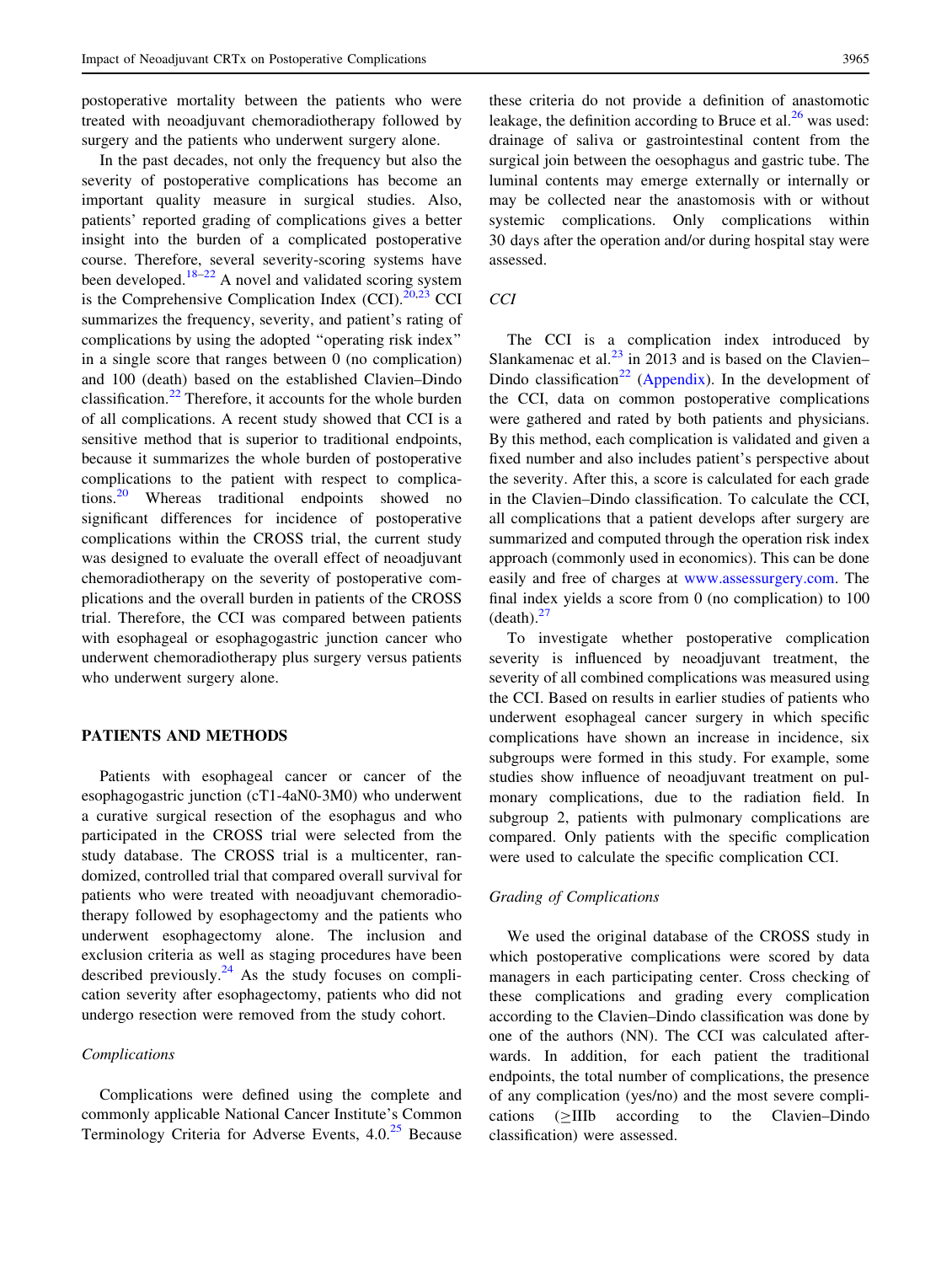

FIG. 1 Flowchart patients

## Treatment

As previously described, $24$  patients randomized to neoadjuvant chemoradiotherapy underwent five weekly cycles of chemoradiotherapy (carboplatin/paclitaxel with 41.1 Gy concurrent radiotherapy) followed by surgery, preferably within 4–6 weeks of completion. Patients randomized to the surgery alone arm underwent esophagectomy as soon as possible.

### Statistical Analysis

Adjustment for possible confounders was not necessary, because the data were controlled for confounding by randomization. Baseline continuous data were described as means with standard deviation or, in case of a not-normally distributed variable, with the median and interquartile range. Normal distribution was calculated using the Kolmogorov–Smirnov test. Groups were compared using the nonparametric Mann–Whitney U test. For crosstabulations, Pearson's chi-square test with continuity correction was used. All statistical analyses were performed on the statistical package SPSS 22.0 (SPSS Inc., Chicago, IL).  $p < 0.05$  two-sided was considered statistically significant.

# **RESULTS**

Of the 368 patients randomized in the CROSS trial, 322 patients were included in the present study.<sup>[8](#page-6-0)</sup> An overview of inclusion and exclusion of patients in the present study is shown in Fig. 1. Patient's characteristics, including age, sex, comorbidity, and surgical approach, were similar between both groups (Table [1](#page-3-0)). More R0 resections were performed in patients who received nCRT before esophagectomy ( $p < 0.001$ ). In patients who were analyzed in the current study  $(n = 322)$ , the combined treatment group 136 (85 %) patients developed at least one complication versus 125 (78 %) the surgery alone group  $(p = 0.13;$  Table [2\)](#page-4-0).

Grade I complications were seen in 43 % of patients after neoadjuvant chemoradiotherapy plus surgery versus 49 % of patients after surgery alone ( $p = 0.37$ ). There also was no statistically significant difference for grade II-grade V complications (Table [2\)](#page-4-0).

Analyses in six subgroups showed that respiratory complications, i.e., pneumonia were the most common (30 vs. 21 %,  $p = 0.32$ ), followed by anastomotic leakage (23 vs. 30 %,  $p = 0.13$ ) and cardiac arrhythmias (20 vs. 12 %,  $p = 0.29$ . Significantly more infections of the chest wound were found in patients with neoadjuvant treatment who underwent a transthoracic esophagectomy (0 vs. 6 %,  $p = 0.007$ ). The incidence of all other complications was not significantly different between the two groups.

There was no statistically significant difference in the CCI between both groups. Median CCI in the combined treatment group was 26.22 (IQR 17.28–42.43) compared with 25.74 (IQR 8.66–43.01) in the surgery alone group  $(p = 0.58;$  Table [3\)](#page-5-0).

In subgroup analyses of the specific complications, CCI for patients who underwent neoadjuvant chemoradiotherapy and developed an anastomotic leak was not statistically different from patients who underwent surgery alone: 8.66 [8.66–33.73] vs. 8.66 [8.66–33.73] ( $p = 0.78$ ). The same was true for the other subgroups with patients who developed pulmonary or cardiac complications, thromboembolic event, chyle leakage, or wound infection (Table [3\)](#page-5-0).

#### DISCUSSION

The Dutch CROSS study showed an absolute 5-years survival benefit of 13 % for patients who underwent neoadjuvant chemoradiotherapy followed by an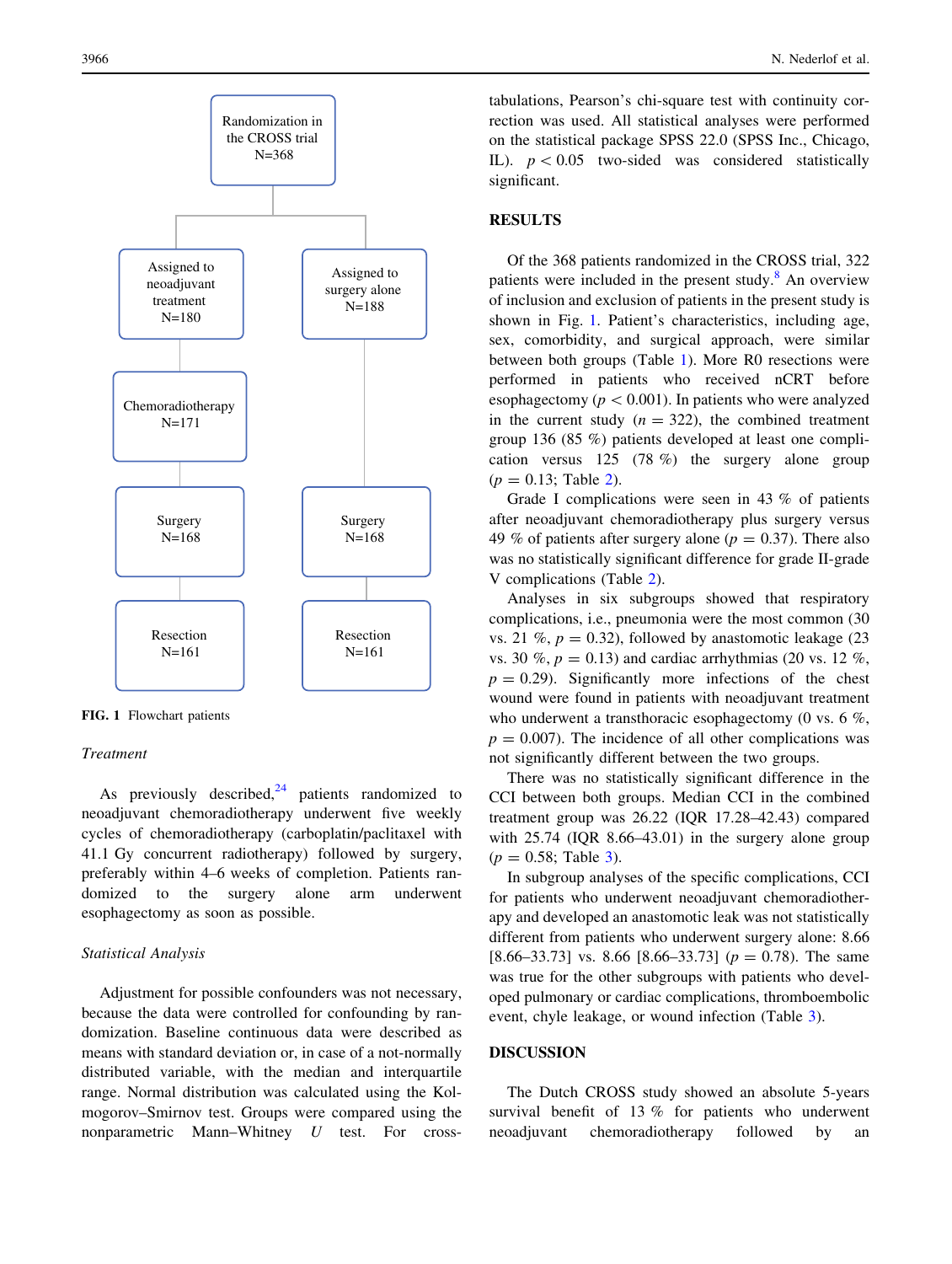<span id="page-3-0"></span>

| <b>TABLE 1</b> Patient and tumor characteristics |  |
|--------------------------------------------------|--|
|--------------------------------------------------|--|

|                                            | nCRT and surgery (161) | Surgery alone (161) | $p$ value |
|--------------------------------------------|------------------------|---------------------|-----------|
| Age (year) median [range]                  | $60$ [37-76]           | $60$ [36-76]        | 0.72      |
| Sex (M:F)                                  | 129:34                 | 123:38              | 0.41      |
| WHO performance status <sup>a</sup>        |                        |                     |           |
| $\boldsymbol{0}$                           | 27                     | 20                  | 0.28      |
| 1                                          | 134                    | 140                 | 0.34      |
| Comorbidity                                |                        |                     |           |
| Cardiovascular                             | 45 (28 %)              | 40 (25 %)           | 0.48      |
| Respiratory                                | 17 $(11\%)$            | 19 $(12 \%)$        | 0.69      |
| Diabetes mellitus                          | 14 (9 %)               | 11 $(7 \%)$         | 0.55      |
| Histology                                  |                        |                     |           |
| Squamous cell carcinoma                    | 37                     | 37                  | 1.0       |
| Adenocarcinoma                             | 121                    | 120                 | 1.0       |
| Undifferentiated carcinoma                 | 3                      | $\overline{4}$      | 1.0       |
| Tumor site                                 |                        |                     |           |
| Proximal esophagus                         | $2(1\%)$               | $3(2\%)$            | 1.0       |
| Mid esophagus                              | 24 (15 $%$ )           | 16 $(10\%)$         | 0.23      |
| Distal esophagus                           | 112 $(70\%$            | 123 $(76\%)$        | 0.20      |
| Gastroesophageal junction                  | 23 $(14\%)$            | 17 $(12 \%)$        | 0.40      |
| Mortality                                  |                        |                     |           |
| 30-day                                     | 3(2%)                  | 4 $(3, %)$          | 1.00      |
| In-hospital                                | 5 $(3 \%)$             | 6 $(4\%)$           | 0.99      |
| Surgical approach                          |                        |                     |           |
| Transhiatal esophagectomy                  | 72 $(45\%)$            | 72 $(45\%)$         | 1.0       |
| Transthoracic esophagectomy                | 89 (55 %)              | 87 (54 %)           | 0.91      |
| Resection with tumour-free margins $p(R0)$ | 148 (92 $%$ )          | 111 (69 %)          | < 0.001   |

Percentages may not add up to 100 because of rounding

WHO World Health Organization; nCRT neoadjuvant chemoradiotherapy

<sup>a</sup> WHO performance status scores are on a scale of 0–5, with lower numbers indicating better performance status; 0 indicates fully active, and 1 unable to carry out heavy physical work

esophagectomy for esophageal or esophagogastric cancer. Hence, neoadjuvant chemoradiotherapy is nowadays widely used in clinical practice. However, it is important to consider the possible harm of neoadjuvant chemoradiotherapy, because trials frequently focus on the benefit of a treatment.<sup>28–30</sup> This may be caused by a lack of sensitive outcome parameters, by underreporting, and by the strict inclusion criteria of trials that are frequently broadened after closure of the trial and the specifics of positive results. Also, sample sizes often are rather small, masking the incidence of selectively rare but potentially serious complications. This study used the novel outcome measure for postoperative complicated course (CCI) to compare the additive impact of neoadjuvant chemoradiotherapy on the severity of complications in patients after esophagectomy, as the incidence of complications is already reported in the CROSS study. Our results show neither a significant difference in CCI between both groups nor in the incidence of specific common complications.

The benefit of neoadjuvant treatment has been a topic of many studies but the harm has been described less extensively. The Cochrane review, published in 2010, demonstrates that postoperative complications often are ill described or missing at all.<sup>[7,](#page-6-0)[31](#page-7-0)</sup> Therefore, in their metaanalysis no overall complication rate could be calculated. In a retrospective study published by Morita et al. containing 686 patients, the total number of complications, as well as pulmonary complications and anastomotic leakage developed more frequently in patients with neoadjuvant treatment in comparison with patients without neoadjuvant treatment.[32](#page-7-0) Bosch et al. confirmed an increase in cardiopulmonary complications in the neoadjuvant treatment group (pneumonia and cardiac arrhythmias).<sup>[16](#page-6-0)</sup> Merrit et al., in a retrospective cohort study of 138 patients, showed no increase in postoperative morbidity and mortality but concluded that major postoperative complications are rather due to surgical technique and preoperative morbidity rather than neoadjuvant therapy.<sup>[10](#page-6-0)</sup> Furthermore, Kelley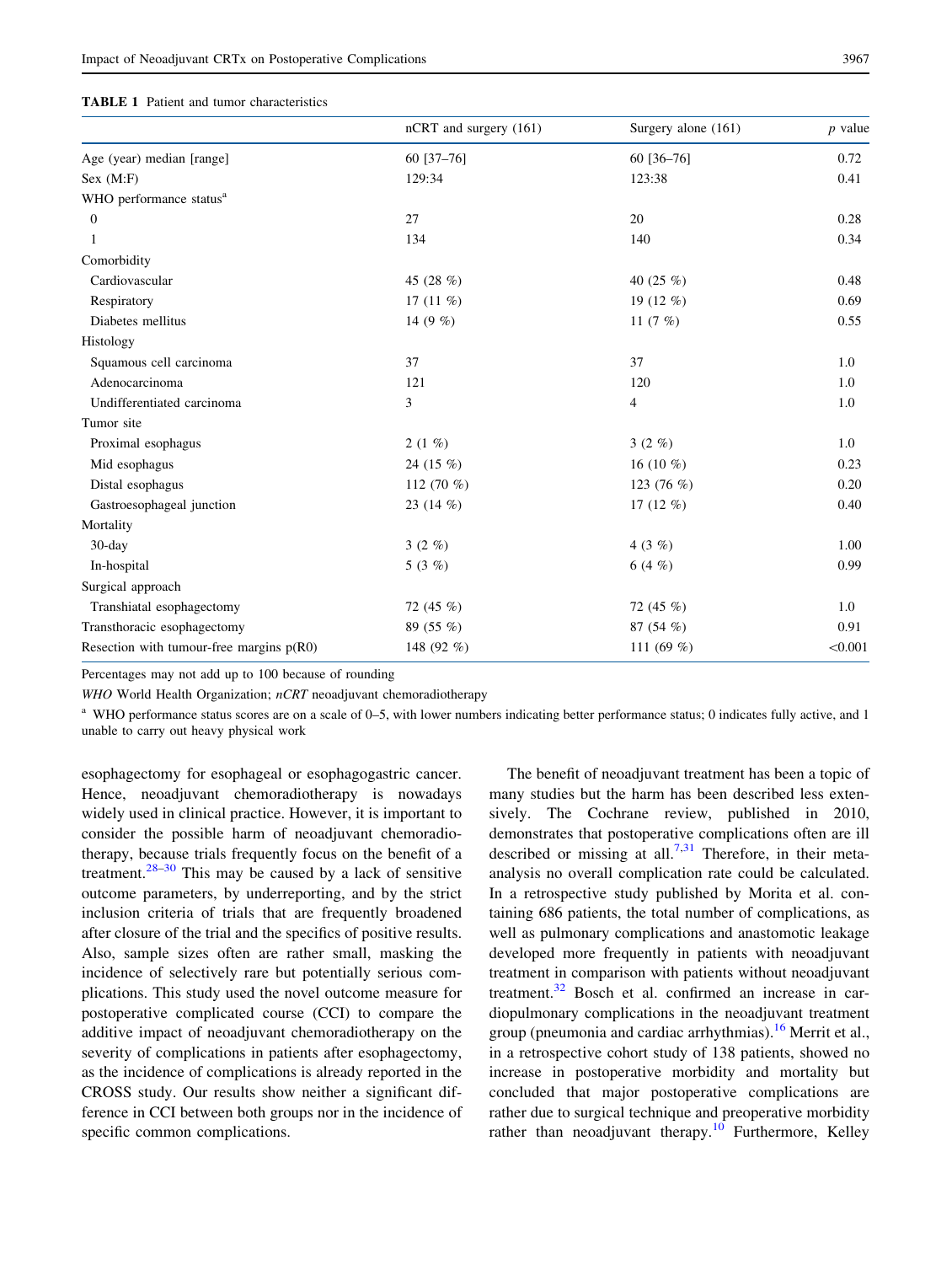<span id="page-4-0"></span>

| TABLE 2 Frequencies of Clavien-Dindo grades and postoperative complications in patients of the current study |  |  |  |  |
|--------------------------------------------------------------------------------------------------------------|--|--|--|--|
|--------------------------------------------------------------------------------------------------------------|--|--|--|--|

|                                                  | nCRT and surgery $(n = 161)$ | Surgery alone $(n = 161)$ | $p$ value |
|--------------------------------------------------|------------------------------|---------------------------|-----------|
| Any complication                                 | 136 $(85\%)$                 | 125 $(78%)$               | 0.13      |
| Grade I complication                             | 70 $(43\%)$                  | 79 (49 %)                 | 0.37      |
| Grade II complication                            | 90 (56 %)                    | 85 (53 %)                 | 0.65      |
| Grade IIIa complication                          | 58 (36 %)                    | 52 (32 %)                 | 0.56      |
| Grade IIIb complication                          | 25 (13 %)                    | 28 (15 %)                 | 0.76      |
| Grade IVa complication                           | 28 $(15 \%)$                 | 33 (20 %)                 | 0.57      |
| Grade IVb complication                           | $3(2\%)$                     | 6 $(3 \%)$                | 0.50      |
| Grade V complication                             | 5 $(3 \%)$                   | 6 $(3 \%)$                | 1.00      |
| Subgroup 1: Anastomotic leakage <sup>a</sup>     | 37 $(23\%)$                  | 49 (30 %)                 | 0.16      |
| Subgroup 2: Pulmonary complications <sup>b</sup> | 81 $(50\%$                   | 82 (50 %)                 | 1.00      |
| Subgroup 3: Cardiac complications <sup>c</sup>   | 34 $(21\%$                   | 23 $(14\%)$               | 0.57      |
| Subgroup 4: Thromboembolic events                | 6 $(3 \%)$                   | 4 $(2 \%)$                | 1.00      |
| Subgroup 5: Chyle leakage <sup>d</sup>           | 16 $(10 \%)$                 | 11 $(7 \%)$               | 0.41      |
| Subgroup 6: Wound infections                     | 18 $(11\%)$                  | 21 $(13 \%)$              | 0.60      |
| Anastomotic leakage                              | 37 $(23 \%)$                 | 49 (30 %)                 | 0.16      |
| Leakage requiring surgical intervention          | 8(4%)                        | 6 $(3 \%)$                | 0.59      |
| Pneumonia                                        | 49 (30 %)                    | 40 (21 %)                 | 0.32      |
| Atelectasis                                      | 17 $(11\%)$                  | 22 (14 %)                 | 0.49      |
| Empyema                                          | 14 $(9 \%)$                  | 25 $(16 \%)$              | 0.09      |
| Pneumothorax                                     | 10 $(6 \%)$                  | 14 (9 $%$ )               | 0.52      |
| Respiratory insufficiency                        | 29 $(15 \%)$                 | 33 $(20\%$                | 0.67      |
| Reintubation                                     | 33 $(20\%$                   | 33 $(20\%$                | 1.00      |
| Thromboembolism                                  | 6 $(3 \%)$                   | 4 $(2 \%)$                | 0.75      |
| Cardiac arrhythmia                               | 30 $(20\%$                   | 22 (12 %)                 | 0.29      |
| Myocardial infaction                             | $0(0\%)$                     | $1(1\%)$                  | 1.00      |
| Cardiac decompensation                           | 4 $(2 \% )$                  | $0(0\%)$                  | 0.13      |
| Mediastinitis                                    | 6 $(3 \%)$                   | 11 $(7 \%)$               | 0.32      |
| Chylothorax                                      | 16 $(10 \%)$                 | 11 $(7 \%)$               | 0.41      |
| Vocal cord palsy                                 | 19 $(12 \%)$                 | 12 $(7 \%)$               | 0.66      |
| Wound infection neck                             | 9(6%)                        | 6 $(3 \%)$                | 0.60      |
| Wound infection thorax                           | $0(0\%)$                     | 9(6%)                     | 0.007     |
| Wound infection abdomen                          | 9(6%)                        | 6 $(3 \%)$                | 0.60      |
| Renal failure                                    | 4(2%)                        | 1 $(1 \%)$                | 0.37      |
| Sepsis                                           | 7 $(4 \%)$                   | 10 $(6 \%)$               | 0.62      |
| Multi-organ failure                              | $0(0\%)$                     | 4 $(2 \%)$                | 0.13      |
| Readmittance ICU                                 | 30 $(19\%)$                  | 27(17%)                   | 0.66      |

Adverse events were graded according to the National Cancer Institute's Common Terminology Criteria for Adverse Events, version 4.0 nCRTS neoadjuvant chemoradiotherapy

<sup>a</sup> Anastomotic leakage was defined as: drainage of saliva or gastrointestinal content from the surgical join between the oesophagus and gastric tube. The luminal contents may emerge externally or internally, or may be collected near the anastomosis with or without systemic complications

<sup>b</sup> Pulmonary complications were pneumonia (isolation of pathogen from sputum culture and a new or progressive infiltrate on chest radiograph), serious atelectasis (lobar collapse on chest radiograph), pneumothorax (collection of air between the visceral and parietal pleural surfaces, requiring drainage), pleural effusion (collection of fluid between the visceral and parietal pleural surfaces, requiring drainage), pulmonary embolus (embolus detected on spiral CT or a ventilation–perfusion mismatch on a lung scintigram), and acute respiratory failure (partial pressure of arterial oxygen  $\leq 60$  mm Hg while breathing ambient air)

<sup>c</sup> Cardiac complications were arrhythmia (any change in rhythm on the electrocardiogram, requiring treatment), myocardial infarction (two or three of the following: previous myocardial infarction, electrocardiographic changes suggesting myocardial infarction, or enzyme changes suggesting myocardial infarction), cardiac decompensation and left ventricular failure (marked pulmonary edema on a chest radiograph)

<sup>d</sup> Chylothorax was recorded when elevated levels of triglycerides in intrathoracic fluid [>1 mmol  $1^{-1}$  (89 mg per deciliter)] were found. Mediastinitis was scored when reported by the local investigator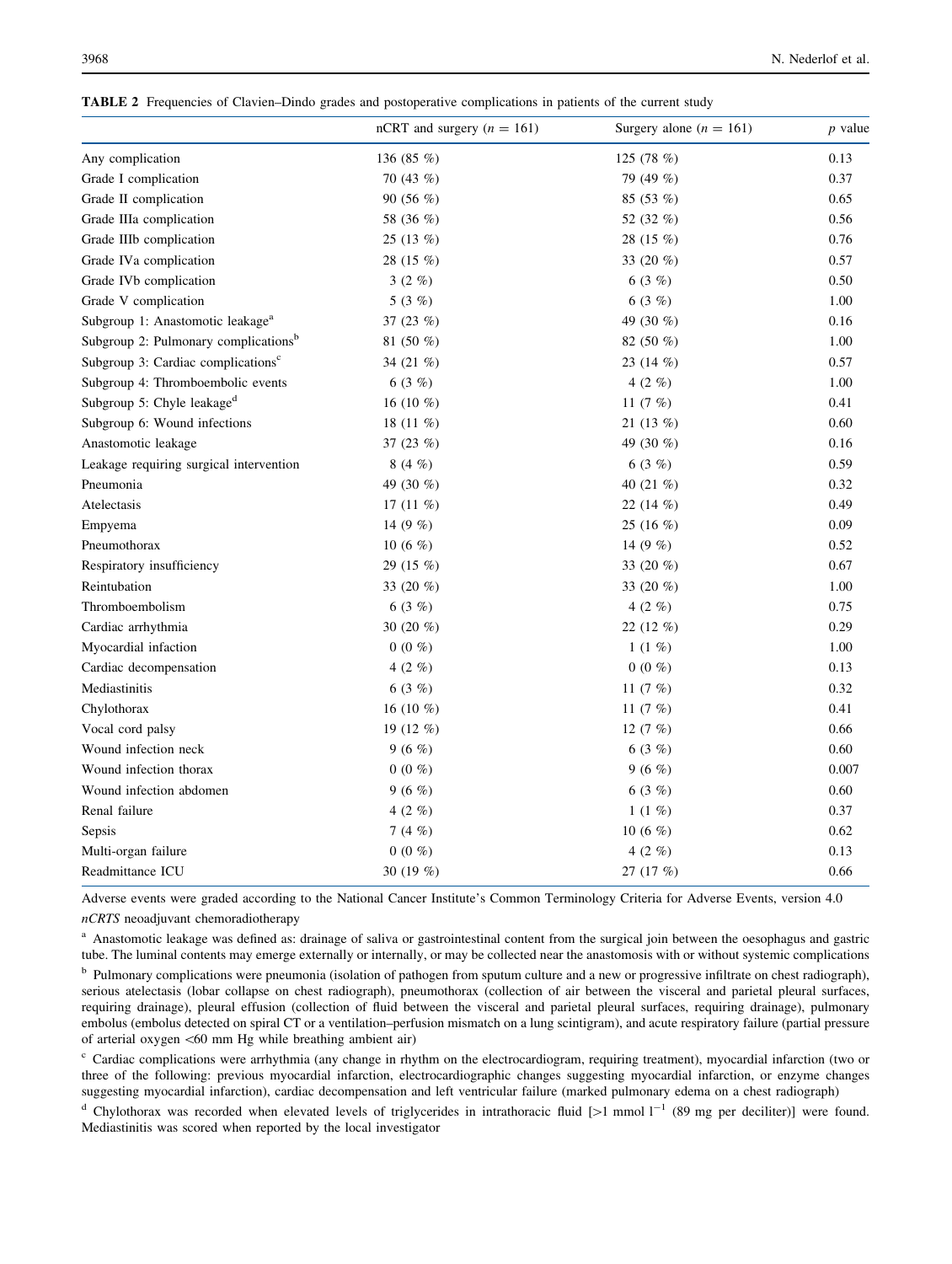<span id="page-5-0"></span>

|               | TABLE 3 Comprehensive complication Index computed for the whole study group as well as subgroups of common postoperative |  |  |  |  |  |  |  |  |
|---------------|--------------------------------------------------------------------------------------------------------------------------|--|--|--|--|--|--|--|--|
| complications |                                                                                                                          |  |  |  |  |  |  |  |  |

|                                                         | CRT <sub>x</sub> and surgery | Surgery alone       | <i>p</i> value |
|---------------------------------------------------------|------------------------------|---------------------|----------------|
| CCI (whole group; $N = 322$ )                           | 26.22 (17.28–42.43)          | 25.73 (8.66–43.01)  | 0.58           |
| CCI patients with anastomotic leakage $(N = 86)^a$      | $8.66(8.66-33.73)$           | $8.66(8.66-33.73)$  | 0.78           |
| CCI patients with pulmonary complications $(N = 163)^b$ | 20.92 (20.92-42.43)          | 20.92 (20.92-42.43) | 0.59           |
| CCI patients with cardiac complications $(N = 57)^c$    | 20.92 (20.92-20.92)          | 20.92 (20.92-20.92) | 0.64           |
| CCI patients with thromboembolic events $(N = 10)^d$    | 20.92 (20.92-20.92)          | 20.92 (20.92-20.92) | 1.0            |
| CCI patients with chyle leak $(N = 27)^e$               | $8.66(8.66-20.92)$           | 14.79 (8.66–31.85)  | 0.65           |
| CCI patients with wound infections $(N = 39)^{t}$       | $8.66(8.66 - 8.66)$          | $8.66(8.66 - 8.66)$ | 0.93           |

CCI for the whole group was computed on all patients. CCI of subgroups were calculated only in patients with the specific complication, to compare the severeness of the specific complications between groups

Values are shown as median with interquartile range and  $p$  value

<sup>a</sup> Anastomotic leakage was defined as: drainage of saliva or gastrointestinal content from the surgical join between the oesophagus and gastric tube. The luminal contents may emerge externally or internally, or may be collected near the anastomosis with or without systemic complications

<sup>b</sup> Pulmonary complications were pneumonia (isolation of pathogen from sputum culture and a new or progressive infiltrate on chest radiograph), serious atelectasis (lobar collapse on chest radiograph), pleural effusion (collection of fluid between the visceral and parietal pleural surfaces, requiring drainage) and acute respiratory failure (partial pressure of arterial oxygen\60 mm Hg while breathing ambient air)

<sup>c</sup> Cardiac complications were arrhythmia (any change in rhythm on the electrocardiogram, requiring treatment), myocardial infarction (two or three of the following: previous myocardial infarction, electrocardiographic changes suggesting myocardial infarction, or enzyme changes suggesting myocardial infarction), cardiac decompensation and left ventricular failure (marked pulmonary edema on a chest radiograph)

<sup>d</sup> Thromboembolic events were defined as a deep venous thrombosis (shown on echo) or pulmonary embolus (embolus detected on spiral CT or a ventilation–perfusion mismatch on a lung scintigram)

<sup>e</sup> Chylothorax was recorded when elevated levels of triglycerides in intrathoracic fluid [>1 mmol  $1^{-1}$  [89 mg dl<sup>-1</sup>)] were found

<sup>f</sup> Wound infections were defined as redness, inflammation, with extravasation of pus after drainage

et al. performed a prospective trial in 2004, which showed no significantly higher complication rate in patients with preoperative chemoradiotherapy.[13](#page-6-0) In a study of 40 patients by Bagheri et al., respiratory complications were closely analyzed, and although there was a significant correlation between the number of microorganisms in the sputum and difficulty in weaning, there was no correlation found between neoadjuvant treatment and pulmonary complications.[15](#page-6-0) Several meta-analyses showed a decrease in mortality without any proof of a decrease in postoperative complications, but most trials failed to produce information about postoperative complications.  $4,6,9,17$  Greer et al. found no difference in their meta-analysis and concluded that there was a need for large, randomized trials.<sup>[5](#page-6-0)</sup>

With the recently developed sensitive comprehensive complication index, it is possible to take the severity of all complications into consideration, thus improving the accuracy of reporting the impact of all side effects combined. $20,23$  The CCI has been validated already in different surgical trials, showing its value. The CCI incorporates patients' opinion on a complication, as well as the physicians' opinion. It also takes into account low-grade complications, which are normally not considered an endpoint but adds up to the patients' postoperative experience. Additionally, the CCI can be used to compare the severity of a specific complication (i.e., anastomotic leakage) between different patient groups (Table 3).

There are several limitations to the current study. Because our study included patients from seven participating hospitals, it may be possible that there is some difference in reporting and treatment of complications. All complications were reviewed by one of the authors to preserve uniformity in application of the Clavien–Dindo classification. In the Netherlands, the transference to the Medium or Intensive Care Unit for more intensive monitoring of the patients is relatively low, which in the Clavien–Dindo system directly results in a grade IV complication but is not always accompanied by organ failure. The difference in complications scored in the CROSS trial differ because of the difference between the Clavien– Dindo classification and the CCI. In the CROSS study, only the most severe complication counted. This study only reports early complications, within 30 days and/or within hospital admission. Later complications, e.g., stenosis or complications due to recurrence, were not included. Another possible limitation of this study is that postoperative complications were not the primary endpoint of the CROSS trial. The study was powered to show a difference in overall survival; therefore, the sample size of this study might be too small to show differences in rare complications. However, as described by Slankamenac et al., when using the CCI as opposed to the original Clavien–Dindo classification as an endpoint, meaningful comparison can be obtained with smaller sample sizes.<sup>[20](#page-7-0)</sup>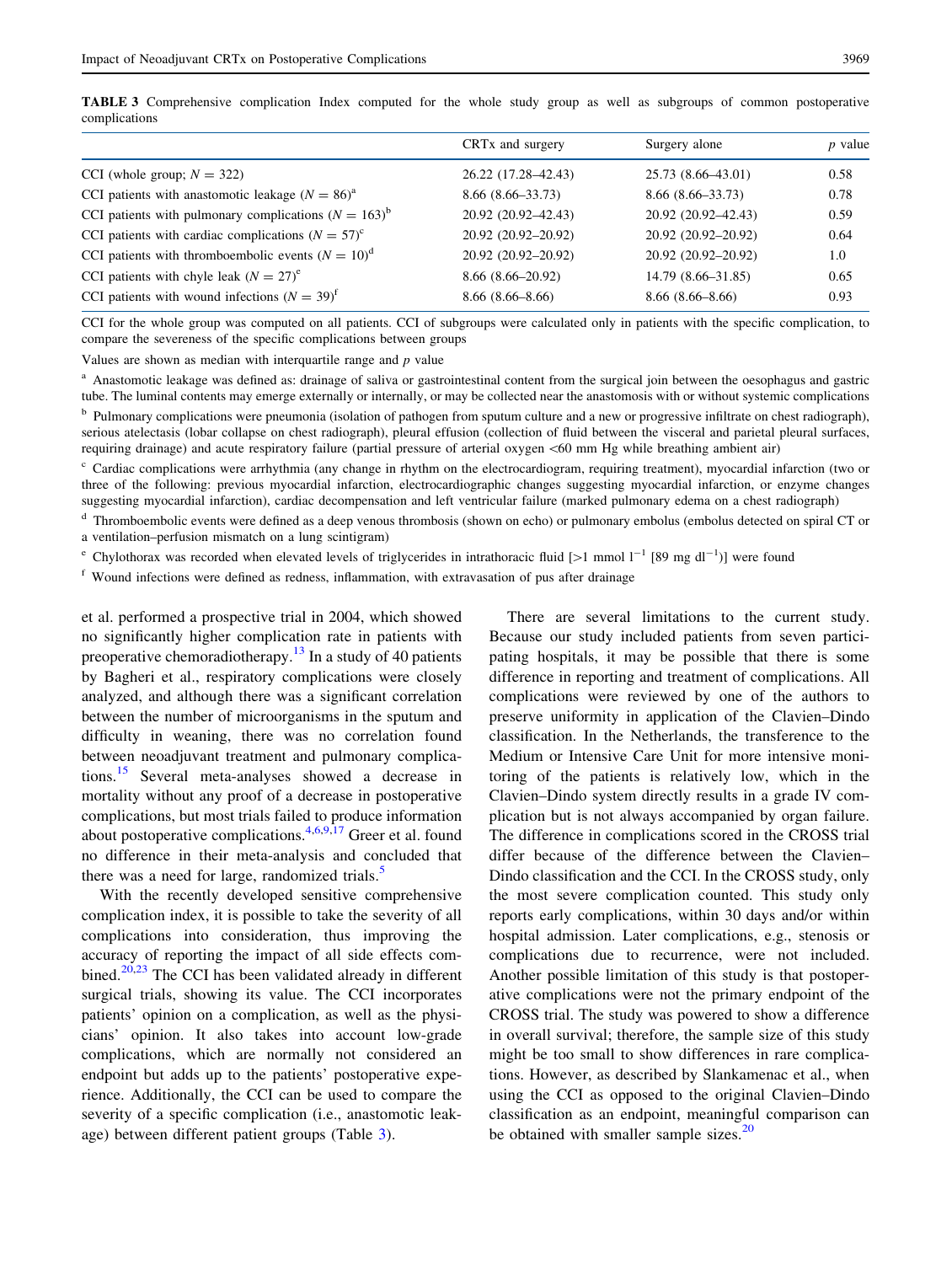<span id="page-6-0"></span>The CCI can be used as a tool to monitor postoperative recovery in a detailed and structured way. Because all data in the present study were prospectively registered, this study shows a realistic view of postoperative complications in patients with cancer of the esophageal and esophagogastric junction. This study shows that the frequency of complications described in patients extracted from CROSS trial is similar in the two groups; and the outcome of specific complications in the two groups is similar. Neoadjuvant chemoradiotherapy does not show a negative impact on the overall postoperative morbidity as expressed by the CCI compared with patients who underwent surgery alone for potentially curable esophageal or esophagogastric junctional cancer.

ACKNOWLEDGMENT Surgeons of the CROSS Study Group: J.J. Bonenkamp, O.R.C. Busch, M.A. Cuesta, G.A.P. Nieuwenhuijzen, J.T.M. Plukker, E.J. Spillenaar Bilgen, H.W. Tilanus.

OPEN ACCESS This article is distributed under the terms of the Creative Commons Attribution 4.0 International License ([http://](http://creativecommons.org/licenses/by/4.0/) [creativecommons.org/licenses/by/4.0/\)](http://creativecommons.org/licenses/by/4.0/), which permits unrestricted use, distribution, and reproduction in any medium, provided you give appropriate credit to the original author(s) and the source, provide a link to the Creative Commons license, and indicate if changes were made.

### APPENDIX

See Table 4.

TABLE 4 Clavien–Dindo classification

| Grade                 | Description                                                                                                                                                                                                                                            |  |  |  |  |  |  |  |
|-----------------------|--------------------------------------------------------------------------------------------------------------------------------------------------------------------------------------------------------------------------------------------------------|--|--|--|--|--|--|--|
| Grade I               | Any deviation from the normal postoperative course<br>without the need for pharmacological treatment or<br>surgical, endoscopic, and radiological interventions                                                                                        |  |  |  |  |  |  |  |
|                       | Allowed therapeutic regimens are: drugs as antiemetics,<br>antipyretics, analgetics, diuretics, electrolytes, and<br>physiotherapy. This grade also includes wound infections<br>opened at the bedside                                                 |  |  |  |  |  |  |  |
| Grade II              | Requiring pharmacological treatment with drugs other than<br>such allowed for grade I complications Blood<br>transfusions and total parenteral nutrition are also<br>included                                                                          |  |  |  |  |  |  |  |
|                       | Grade III Requiring surgical, endoscopic or radiological intervention                                                                                                                                                                                  |  |  |  |  |  |  |  |
| Шa                    | Intervention not under general anesthesia                                                                                                                                                                                                              |  |  |  |  |  |  |  |
| <b>IIIb</b>           | Intervention under general anesthesia                                                                                                                                                                                                                  |  |  |  |  |  |  |  |
| Grade<br>IV           | Life-threatening complication (including CNS<br>complications)* requiring IC/ICU management                                                                                                                                                            |  |  |  |  |  |  |  |
| <b>IVa</b>            | Single organ dysfunction (including dialysis)                                                                                                                                                                                                          |  |  |  |  |  |  |  |
| <b>IV<sub>b</sub></b> | Multiorgan dysfunction                                                                                                                                                                                                                                 |  |  |  |  |  |  |  |
|                       | Grade V Death of a patient                                                                                                                                                                                                                             |  |  |  |  |  |  |  |
| Suffix<br>"ሐ"         | If the patient suffers from a complication at the time of<br>discharge, the suffix "d" (for "disability") is added to<br>the respective grade of complication. This label<br>indicates the need for a follow-up to fully evaluate the<br>complication. |  |  |  |  |  |  |  |

#### REFERENCES

- 1. Ferlay J, Shin HR, Bray F, et al. Estimates of worldwide burden of cancer in 2008: GLOBOCAN 2008. Int J Cancer. 2010;127(12):2893–917.
- 2. Kelsen DP, Winter KA, Gunderson LL, et al. Long-term results of RTOG trial 8911 (USA Intergroup 113): a random assignment trial comparison of chemotherapy followed by surgery compared with surgery alone for esophageal cancer. J Clin Oncol. 2007;25(24):3719–25.
- 3. Wijnhoven BP, van Lanschot JJ, Tilanus HW, et al. Neoadjuvant chemoradiotherapy for esophageal cancer: a review of metaanalyses. World J Surg. 2009;33(12):2606–14.
- 4. Gebski V, Burmeister B, Smithers BM, et al. Survival benefits from neoadjuvant chemoradiotherapy or chemotherapy in oesophageal carcinoma: a meta-analysis. Lancet Oncol. 2007;8(3):226–34.
- 5. Greer SE, Goodney PP, Sutton JE, et al. Neoadjuvant chemoradiotherapy for esophageal carcinoma: a meta-analysis. Surgery. 2005;137(2):172–7.
- 6. Urschel JD, Vasan H. A meta-analysis of randomized controlled trials that compared neoadjuvant chemoradiation and surgery to surgery alone for resectable esophageal cancer. Am J Surg. 2003;185(6):538–43.
- 7. Malthaner R, Wong RKS, Spithoff K, et al. Preoperative or postoperative therapy for resectable oesophageal cancer: an updated practice guideline. Clin Oncol (R Coll Radiol). 2010;22(4):250–6.
- 8. van Hagen P, Hulshof MCCM, Van Lanschot JJB, et al. Preoperative chemoradiotherapy for esophageal or junctional cancer. N Engl J Med. 2012;366(22):2074–84.
- 9. Fiorica F, Di Bona D, Schepis F, et al. Preoperative chemoradiotherapy for oesophageal cancer: a systematic review and metaanalysis. Gut. 2004;53(7):925–30.
- 10. Merritt RE, Whyte RI, D'Arcy NT, et al. Morbidity and mortality after esophagectomy following neoadjuvant chemoradiation. Ann Thorac Surg. 2011;92(6):2034–40.
- 11. Low DE, Kuppusamy M, Hashimoto Y, et al. Comparing complications of esophagectomy and pancreaticoduodenectomy and potential impact on hospital systems utilizing the accordion severity grading system. J Gastrointest Surg. 2010;14(11):1646–52.
- 12. Kranzfelder M, Gertler R, Hapfelmeier A, et al. Chylothorax after esophagectomy for cancer: impact of the surgical approach and neoadjuvant treatment: systematic review and institutional analysis. Surg Endosc. 2013;27(10):3530–8.
- 13. Kelley ST, Coppola D, Karl RC. Neoadjuvant chemoradiotherapy is not associated with a higher complication rate vs. surgery alone in patients undergoing esophagectomy. J Gastrointest Surg. 2004;8(3):227–31; discussion 231–2.
- 14. Hii MW, Smithers BM, Gotley DC, et al. Impact of postoperative morbidity on long-term survival after oesophagectomy. Br J Surg. 2013;100(1):95–104.
- 15. Bagheri R, RajabiMashhadi MT, Ghazvini K, et al. The effect of neoadjuvant chemoradiotherapy on airway colonization and postoperative respiratory complications in patients undergoing oesophagectomy for oesophageal cancer. Interact Cardiovasc Thorac Surg. 2012;14(6):725–8.
- 16. Bosch DJ, Muijs CT, Mul VE, et al. Impact of neoadjuvant chemoradiotherapy on postoperative course after curative-intent transthoracic esophagectomy in esophageal cancer patients. Ann Surg Oncol. 2014;21(2):605–11.
- 17. Deng J, Wang C, Xiang M, et al. Meta-analysis of postoperative efficacy in patients receiving chemoradiotherapy followed by surgery for resectable esophageal carcinoma. Diagn Pathol. 2014;9:1–8.